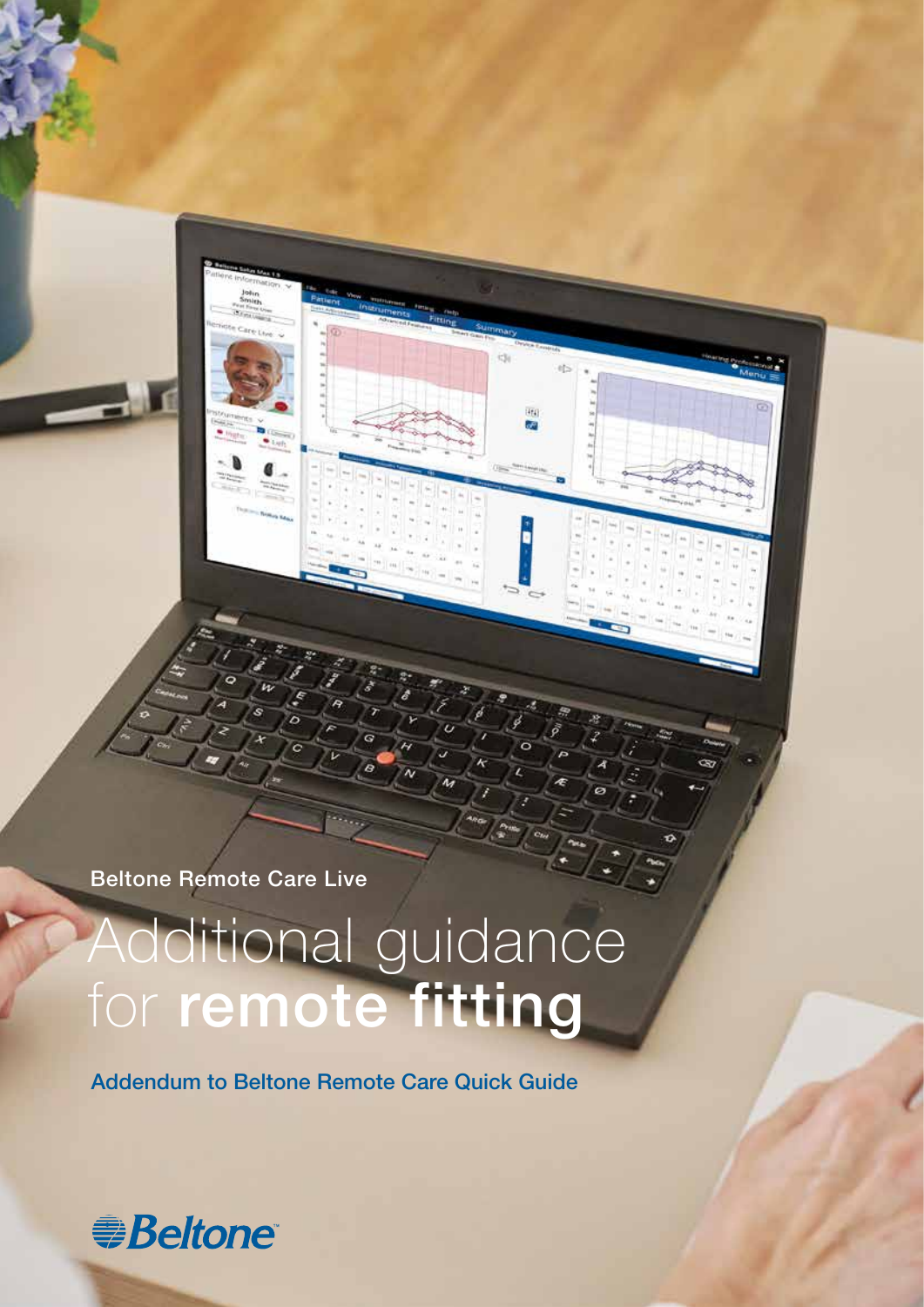The following guidance is recommended when you perform a remote fitting of a new hearing aid using Beltone Remote Care Live (Live Assistance). The guidance is designed to ensure accuracy of the fit and safety of the client.

The Live Assistance appointment should be treated exactly as a normal in-office hearing aid fitting. All normal procedures conducted at these visits should be conducted through Live Assistance.

#### Please note:

- This guidance assumes that national as well as other regulations and guidance for hearing aid fitting are followed, e.g. medical evaluation, reimbursement regulation etc.
- For the US: Please ensure that you remain familiar and in compliance with federal, state and local rules and regulations applicable to your practice as they relate to remote fitting. Regulatory requirements in this area of practice are constantly evolving, including with regard to remote medical evaluations and the practice of remote care across state lines.
- This guidance is relevant only in the remote fitting cases where a valid audiogram for the client exists on file. The client can be a new user or an existing user of hearing aids.
	- o If a valid audiogram does not exist on file for the client, please refer to this guidance: Beltone Remote Care Live – Additional guidance for remote fitting using in-situ testing.
- Required software to enable Live Assistance:
	- o Latest version of the Beltone Solux Max fitting software (v. 1.6 or newer)
	- o Latest version of the Beltone HearMax app (v. 1.7.0 or newer)

WARNING: Instructions provided in this document for choice of product range and hearing aid style must be followed.

WARNING: Tinnitus Breaker Pro (TBP) cannot be activated for initial fittings via Live Assistance. Initial activation of TBP must take place at an in-office visit.

### Overview of steps to take

- 1. Verify that a valid audiogram is on file for the client.
- 2. Prepare your client. Important: Consent for GN Online Services must be obtained.
- 3. Prepare the hearing aids: Fit and assemble the hearing aids before delivering to your client.
- 4. Prepare your Live Assistance setup.
- 5. Check that the client is ready to receive the Live Assistance call: The Beltone HearMax app must be downloaded and connected to the hearing aids.
- 6. Conduct the Live Assistance call with the client.
- 7. Follow-up meeting in the clinic.

APPENDIX A: How to obtain consent for GN Online Services from your client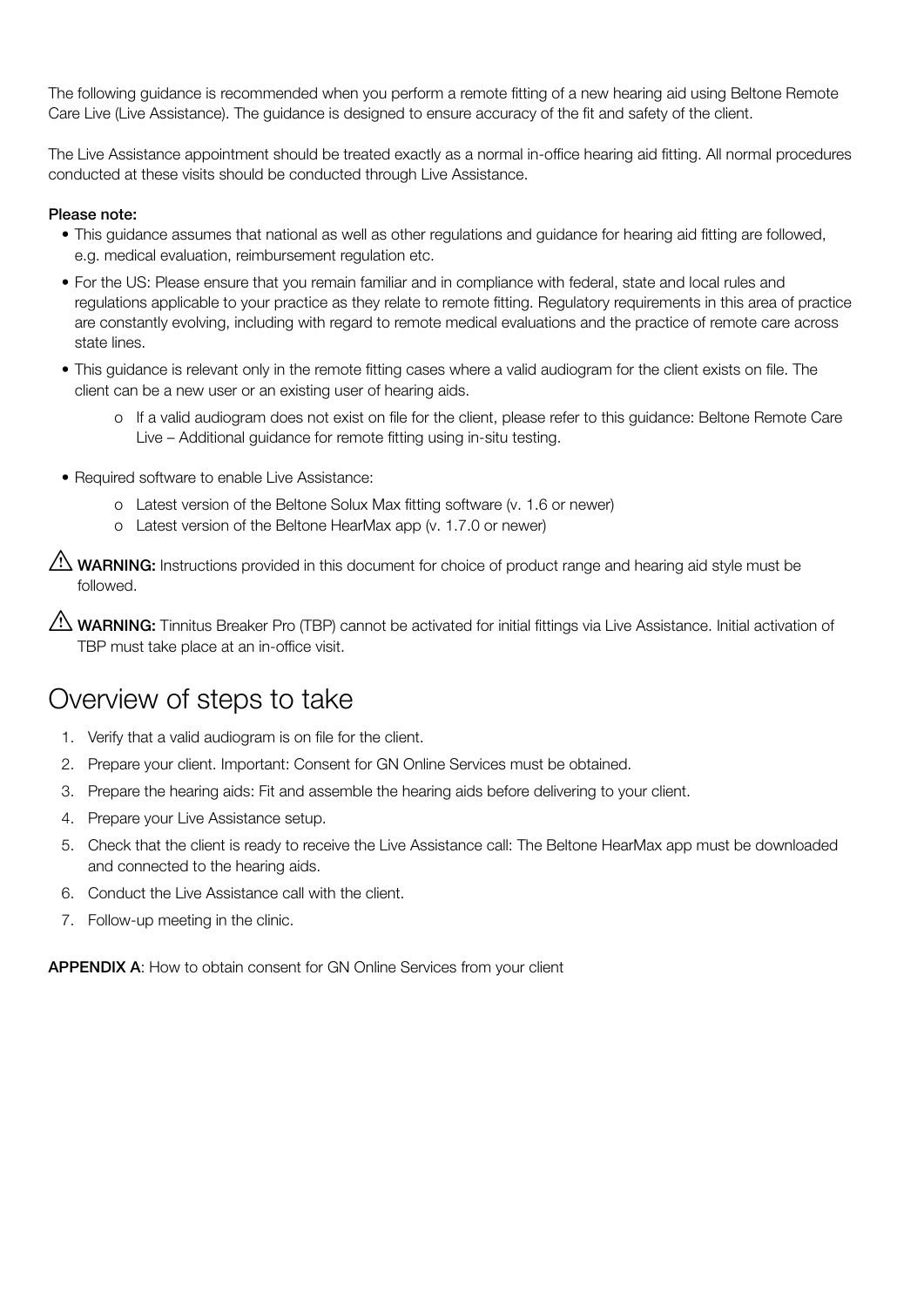## Product range for remote fitting

- Beltone Imagine
- Beltone Amaze
- Beltone Trust
- Beltone Boost Ultra
- Beltone Boost Max

### Hearing aid styles for remote fitting

#### Receiver-In-the-Ear (RIE)

- Models:
	- o IMG1763-DRWC, IMG963-DRWC, IMG663-DRWC, IMG1763-DRW, IMG963-DRW, IMG663-DRW, IMG1764-DRW, IMG964-DRW, IMG664-DRW, AMZ1763-DRWC, AMZ963-DRWC, AMZ663-DRWC, AMZ1763-DRW, AMZ963-DRW, AMZ663-DRW, AMZ1764-DRWT, AMZ964-DRWT, AMZ664-DRWT, AMZ1764-DRW, AMZ964-DRW, AMZ664-DRW, TST1763-DRW, TST963-DRW, TST663-DRW, TST1764-DRW, TST964-DRW, TST664-DRW.

#### Behind-the-Ear (BTE)

• Models:

o AMZ1766-DWT, AMZ966-DWT, AMZ666-DWT, AMZ1776-DWT, AMZ976-DWT, AMZ676-DWT, AMZ1786-DWT, AMZ986-DWT, AMZ686-DWT, TST1766-DW, TST966-DW, TST666-DW, TST1776-DW, TST976-DW, TST676-DW, TST1786-DW, TST986-DW, TST686-DW, BBU1786-DWHT, BBU986-DWHT, BBU686-DWHT, BBU1795-DWT, BBU995-DWT, BBU695-DWT, BBM1786-DWH, BBM986-DWH, BBM686-DWH.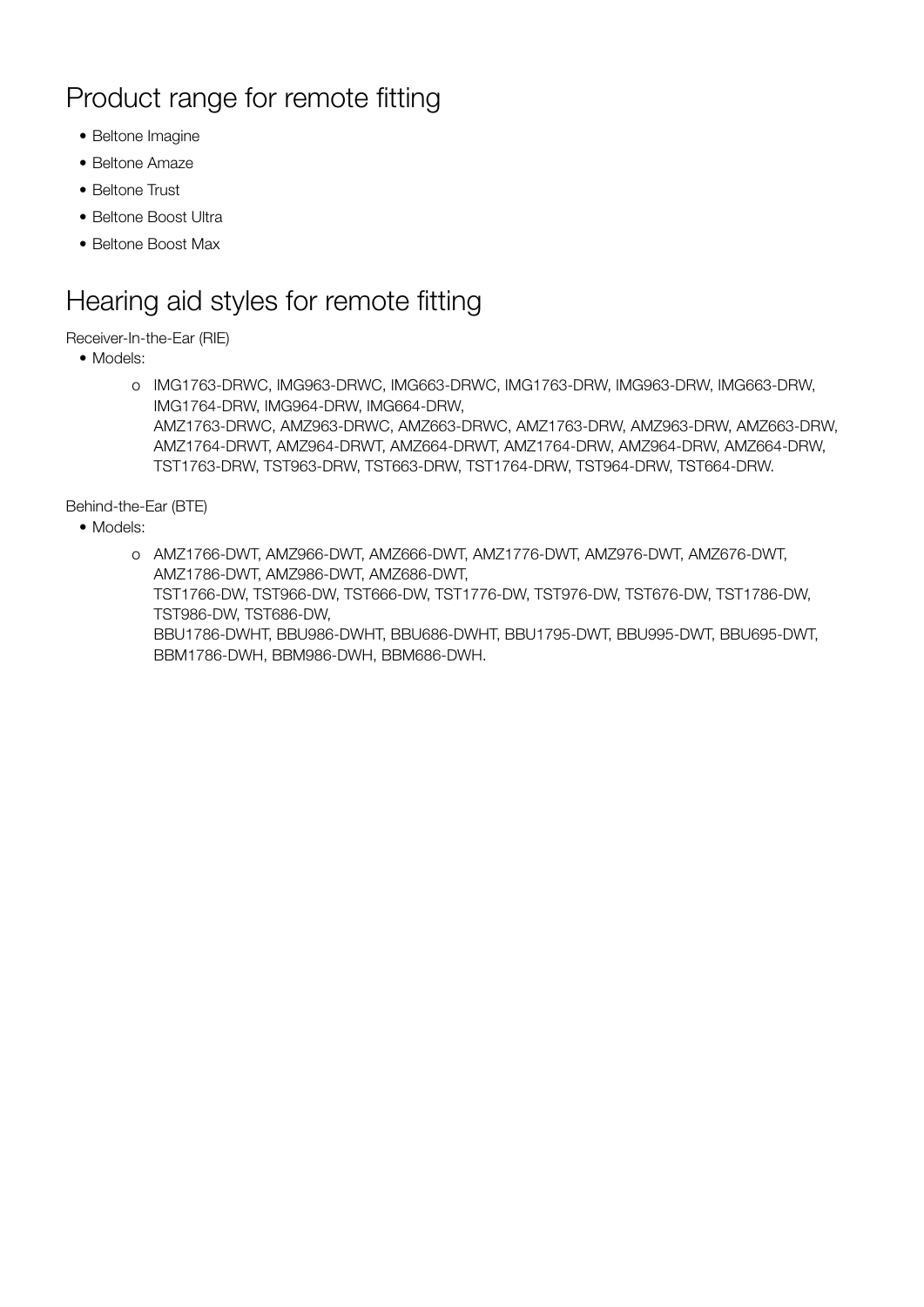### Step 1: Verify that a valid audiogram is on file for the client

- 1. Retrieve the client from the NOAH database and verify the validity of the audiogram. This should be done for both new and existing clients .
	- a. If a valid audiogram does not exist on file for the client, please refer to this guidance: Beltone Remote Care Live – Additional guidance for remote fitting using in-situ testing.

### Step 2: Prepare your client

- 1. Schedule a phone call/video with the client to provide instructions and confirm physical health of the outer ear and ear canal.
	- a. Ask the questions in the table below. If the answer is "yes" to any of the questions, refer client for medical evaluation prior to fitting the hearing aids.

| Does the client exhibit or report: |                                                                                                  |   |   |
|------------------------------------|--------------------------------------------------------------------------------------------------|---|---|
|                                    | Visible congenital or traumatic deformity of either ear?                                         | Υ | N |
| 2                                  | Active drainage from ear(s) within the last 90 days?                                             | Υ | N |
| 3                                  | Sudden or rapidly progressive hearing loss, unilateral or bilateral,<br>within the last 90 days? | Υ | N |
| $\overline{4}$                     | Acute or chronic dizziness?                                                                      | Υ | N |
| 5                                  | Sudden onset or increase in severity of tinnitus within the last 90 days?                        | Υ | N |
| 6                                  | Pain in the ear(s)?                                                                              | Υ | N |
| 7                                  | Evidence of cerumen accumulation or foreign body in the ear canal(s)?                            | Υ | N |

- b. In addition, the free CEDRA questionnaire can be used: https://cedra.northwestern.edu/ Please note it is only available in English.
- 2. Confirm that the client has a compatible iPhone or iPad.
- 3. Notify the client that you will send hearing aids to them.
	- a. Confirm that the client is able to receive/pick up the hearing aids.
- 4. Notify the client that you will be sending information by email:
	- a. Use the provided email template to obtain consent for GN Online Services. For full instructions on how to obtain consent, please see Appendix A: How to obtain consent for GN Online Services from your client.
		- For curb-side pick-up, a printed copy of the consent form can be prepared for the client to sign.
	- b. Use the provided email template to send instructions to the client on how to download and install the app and how to get started with Live Assistance. Ensure that the client understands that this must be done before the Live Assistance call can be initiated. You can choose to:
		- ii. i. Attach the Get Connected Quick Guide.
		- iii. ii. Attach the Beltone Remote Care Live Quick Guide.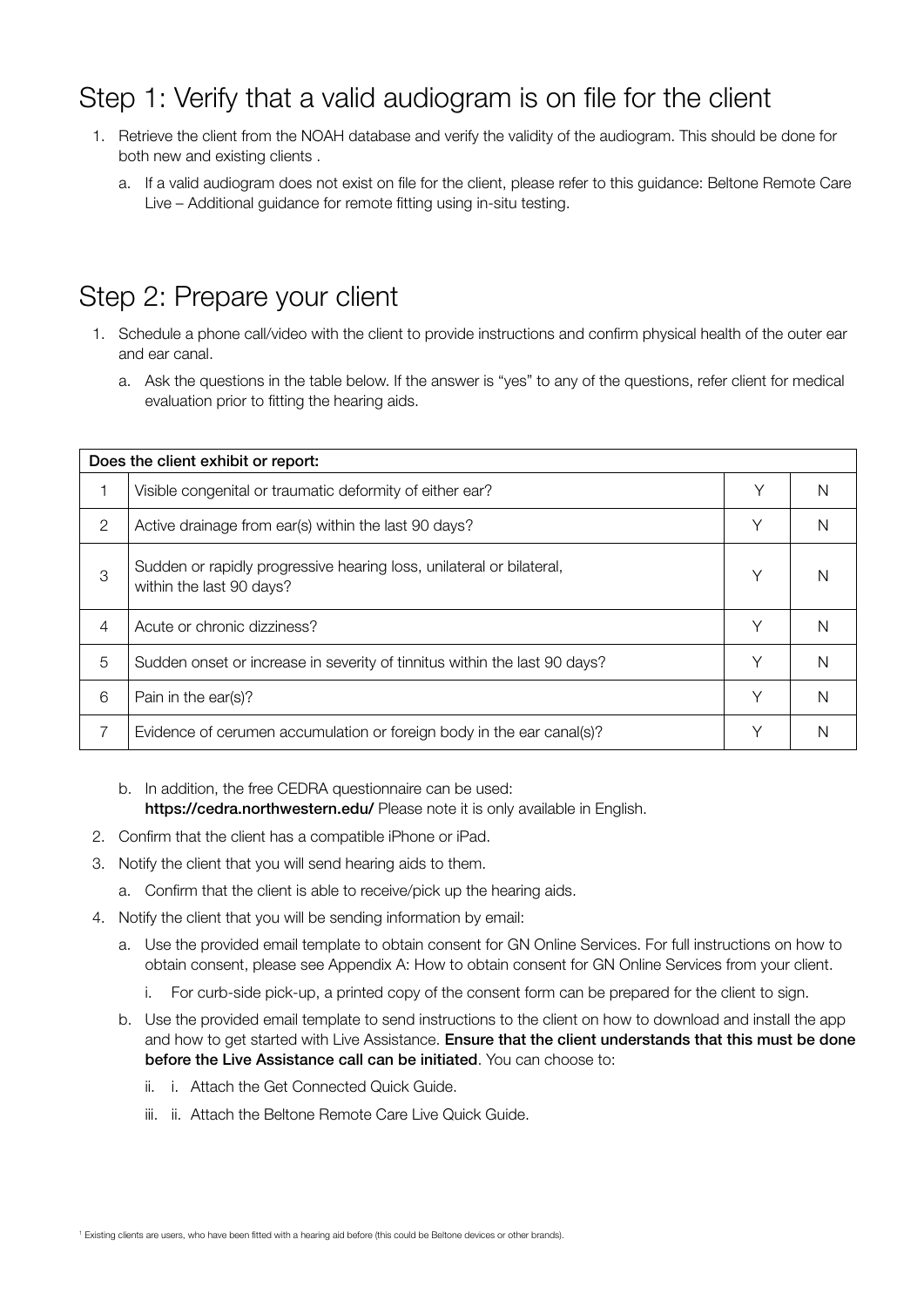### Step 3: Prepare the hearing aids

- 1. Ensure you are using the latest version of the Beltone Solus Max fitting software (v. 1.6 or newer).
- 2. Choose appropriate device and power level for the client based on the audiogram on file.
- 3. Verify the hearing aids meet ANSI specifications using a test box.
- 4. Open the client's file in NOAH.
- 5. Connect the hearing aids to Beltone Solus Max and advance to the Fitting screen.
	- a. Fit the hearing aids, based on the audiogram.
	- b. Login to GN Online Services (in the top right corner of the screen).
- 6. Verify that Remote Fine Tuning and Live Assistance are enabled.
	- a. Complete the consent process on behalf of the client. For full instructions on how to obtain consent, please see Appendix A: How to obtain consent for GN Online Services from your client.
	- b. It is not necessary to enter the client's email address when prompted, as this will initiate an email containing the full consent document which the client has already received and agreed to.
- 7. Save the settings in the hearing aids and exit Beltone Solus Max.
- 8. Before packaging the hearing aids, ensure assembly of the devices. Attach any receivers/tubes and the selected domes or molds:

#### For RIE/thin tube BTE devices

- a. Attach receivers/thin tubes:
	- Determine receiver power by comparing the client's hearing loss to the fitting ranges in Beltone Solus Max.
	- For new users: Choose a receiver wire/thin tube length of a medium size. If in doubt, choose a longer receiver wire/thin tube length to avoid too tight a fit over the ear. A receiver wire/thin tube length that is too short may cause discomfort and/or skin irritation. Receiver wire/thin tube length can be changed at the follow-up in-office appointment.
- b. Attach domes:
	- For new users, or users shifting to RIE/thin tube BTE devices: Choose tulip domes. Domes can be changed at the follow-up in-office appointment.
	- For existing RIE/thin tube BTE users: Choose same dome size as for current hearing aids. If in doubt, choose tulip domes or choose a smaller dome size to avoid undue pressure from too big a dome.
	- For all users: Include at least four extra domes. Different dome sizes/types can be included for the client to exchange, with proper instruction.

#### For BTE (2mm tubes / #13 tubing) devices

- a. Attach tubing and molds.
- b. Include extra tubing to ensure that the client has ample supply until the follow-up in-office appointment.
- 9. Mark the page in the user guide that demonstrates insertion and removal of the devices, as well as care and maintenance of the devices. For RIE and thin tube BTE devices, also mark pages with dome attachment.
- 10. Include the Get Connected Guide (can also be sent by e-mail).
- 11. Include the Beltone Remote Care Quick Guide (can also be sent by e-mail).
- 12. Depending on which model of hearing aid is being fitted, verify that the devices are fully charged (if rechargeable) or include an ample supply of batteries.
- 13. Deliver the hearing aids to the client. Notify the client of the tracking number, if relevant and available.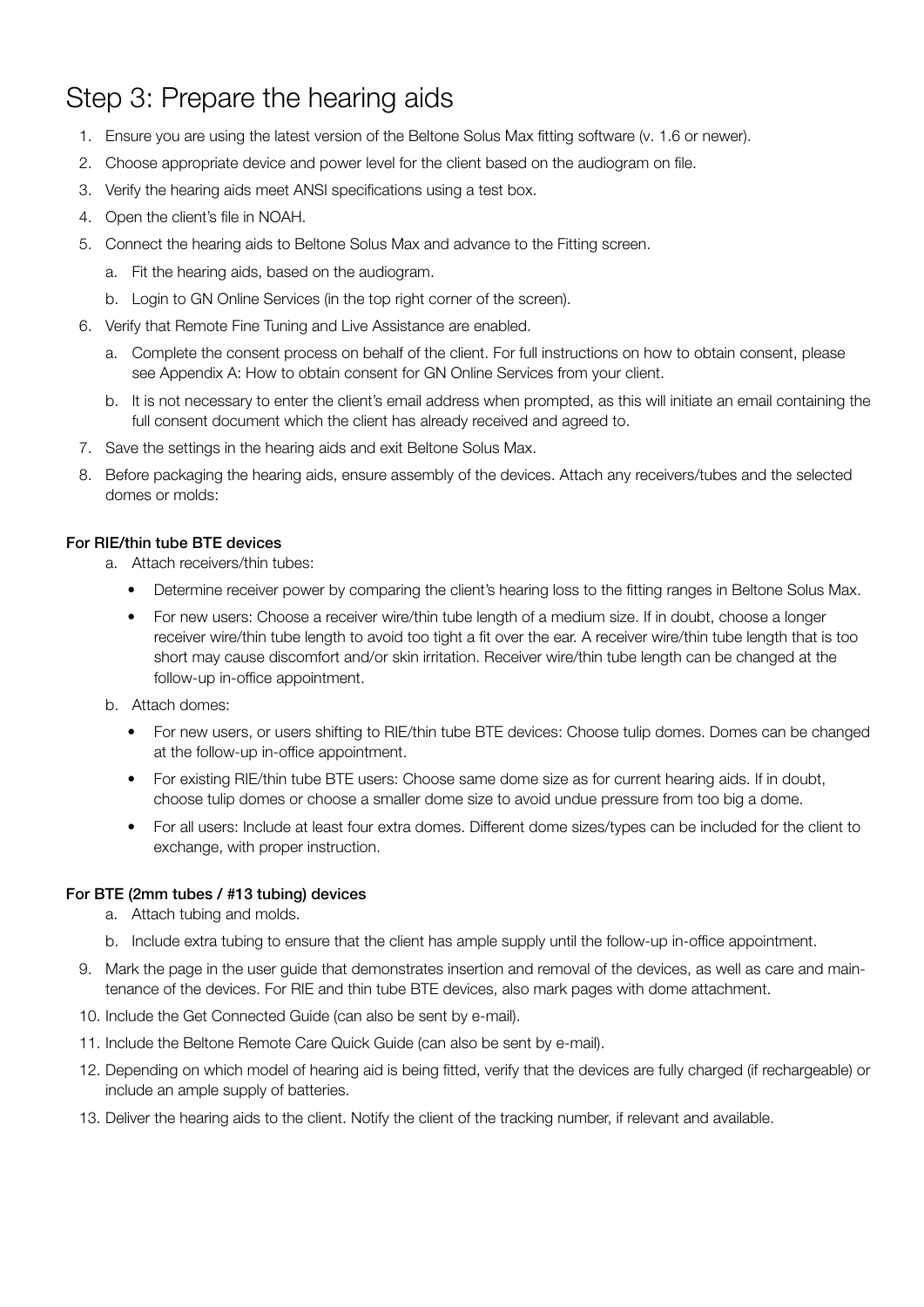### Step 4:

- 1. Verify web camera and microphone are working.
- 2. If real-ear equipment is used in the office, it must be completely disconnected from the PC before initiating Live Assistance.
- 3. Verify that a NOAHlink Wireless is connected to your PC.

# Step 5: Check that the client is ready to receive the Live Assistance call

- 1. Make a phone call to the client to check that they are ready to receive the Live Assistance call:
	- a. The Beltone HearMax app is downloaded and installed.
	- b. The client has connected the hearing aids in iOS settings.
	- c. The client has connected the hearing aids to the app.
	- d. The client has accepted access for the app to the iOS device's camera and microphone.
	- e. It is important that the client is wearing the hearing aids during the Live Assistance call as the sound will be routed directly to the hearing aids.
	- f. Verify that the client understands how to insert the hearing aids and that the fit is appropriate to make the Live Assistance call.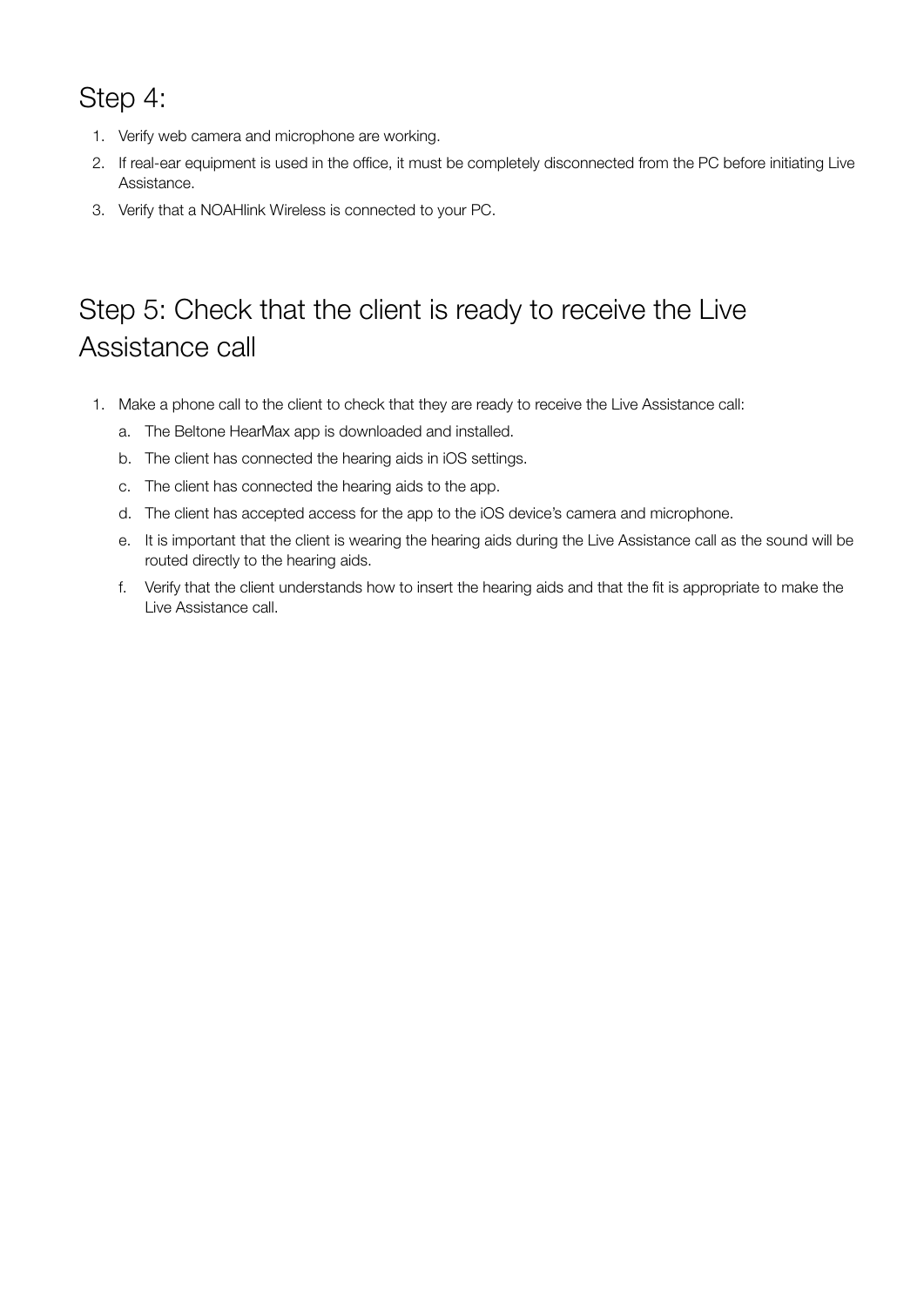### Step 6: Live Assistance call with the client

- 1. Only the Hearing Care Professional can initiate a Live Assistance call.
	- a. Open the client's file in NOAH and choose 'Simulate' in the bottom right corner, then proceed to Fitting screen.
	- b. Login to GN Online Services.
	- c. Select 'Start Live Assistance' in the left navigation panel.
- 2. Make sure the client can hear through Live Assistance.
- 3. Check that the physical fit of the hearing aids is appropriate.
	- a. For a new user, or a user shifting to a new style, be prepared with a set of similar devices to demonstrate through video how to place the hearing aids on the ears if needed.
	- b. Observe the client through video to ensure that they have inserted the hearing aids with the power domes correct. Ask the client to turn to their side to the phone/camera, so you can see their ears and the hearing aids.
	- c. For curb-side pick-up, you can check the physical fit on the client before leaving.
- 4. Connect the hearing aids.
- 5. Instruct the client to remove the hearing aids if the sound is uncomfortable during the fitting.
- 6. Calibrate the feedback reduction system (DFS).
- 7. Make programming adjustments like a normal session.
	- a. Adjusting the Tinnitus Breaker Pro for existing users only:
		- i. Tinnitus Breaker Pro (TBP) cannot be activated for initial fittings via Live Assistance. Initial activation of TBP must take place at an in-office visit, however, transfer of TBP settings from a previous hearing aid is not considered an initial fit, as the client has previously been fitted with TBP at an in-office visit.
		- ii. Live Assistance can be used to adjust the TBP for a client who had it activated in an in-office fitting. For US only: This will be possible from June 2020.
- 8. Save the fitting and disconnect the hearing aids. This will apply the fitting to your client's hearing aids.
- 9. For new users, or users who are shifting to a new hearing aid style, ample time should be spent coaching them on proper insertion/removal of devices, correct assembly of dome and receiver, charging/changing batteries, cleaning, care and maintenance, and expectations for daily use\*.
	- a. All the above steps can be demonstrated over the video call using the same devices and tools as in the clinic.
	- b. Again, use a similar set of devices to demonstrate on the call.
	- c. Also refer to the instructions described in the user guide accompanying the hearing aids.
	- d. Clients should be encouraged to keep a daily journal to track their usage of the hearing aids and to document their experience with them.
- 10. Schedule a follow-up Live Assistance call within 48 hours of the fitting\*.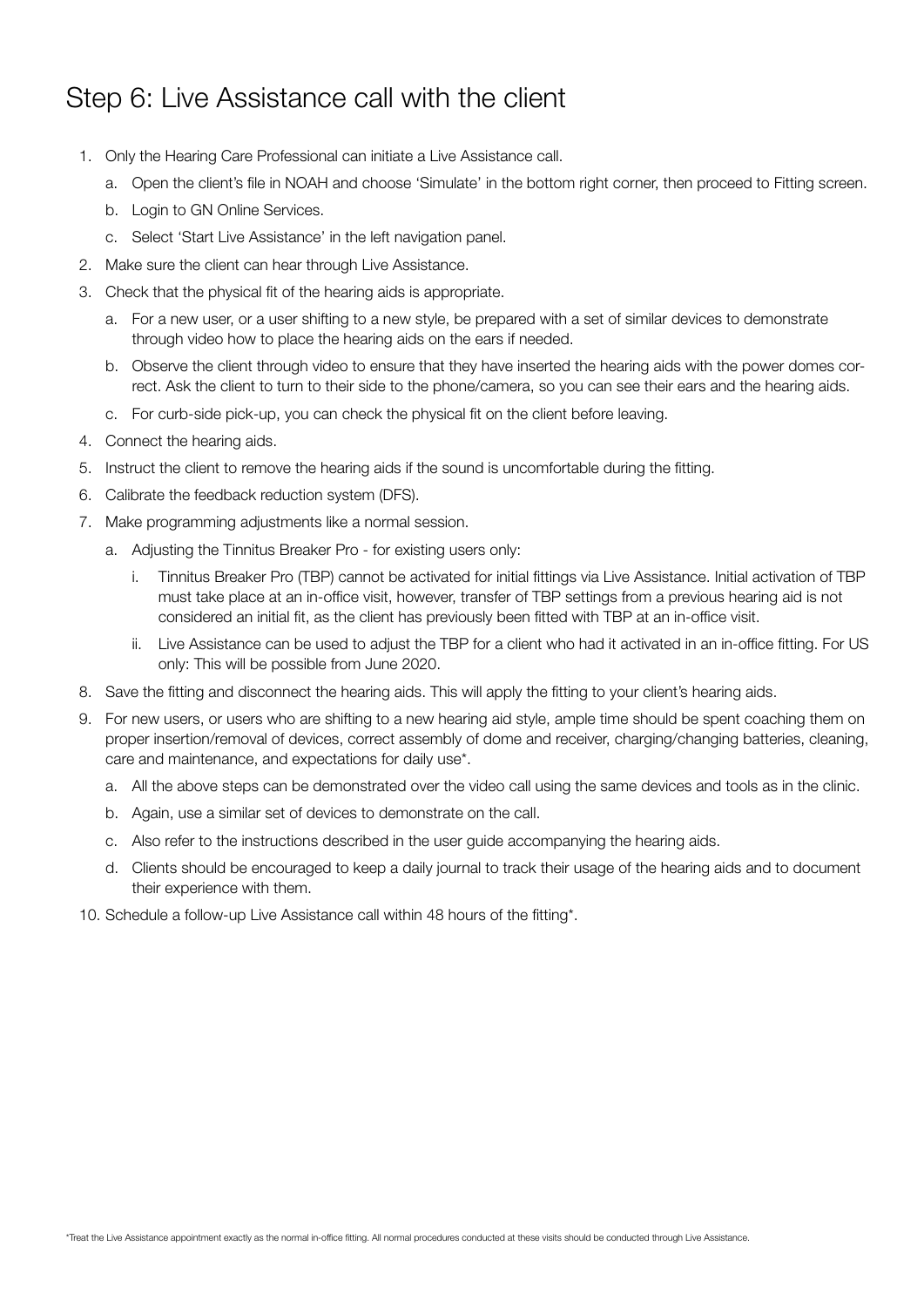## Step 7: Follow-up meeting in the clinic

- 1. When all the restrictions lift, it is recommended to conduct a follow-up visit in the office at first opportunity.
	- a. For new users: at the follow-up visit, conduct a full hearing evaluation and make fine-tuning adjustments, including real-ear measurements (REMs), to the hearing aids
	- b. For existing clients: At the follow-up visit, conduct a full audiogram along with REMs and fine-tuning adjustments.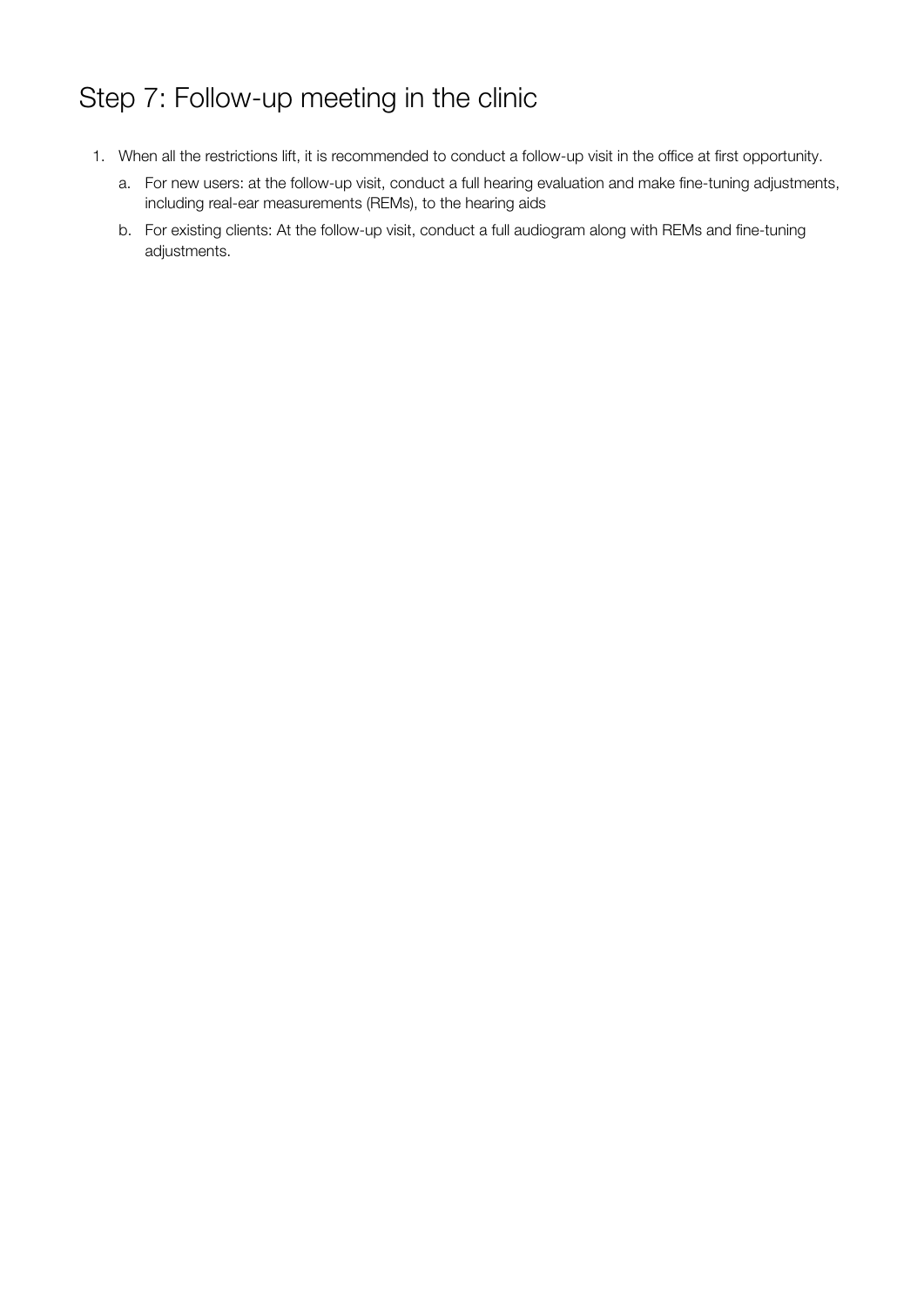### Warnings and Precautions

#### General Warnings  $\bigwedge$

• Prior to shipment to user for remote fitting, hearing aids must be pre-programmed to the audiogram on file.

#### General Precautions  $\bigwedge$

- Domes can get detached and stuck in ear canal. If they are not removed in timely manner, it can cause damage to tissue in the ear canal.
- Too short a receiver wire/thin tube can cause skin irritation on top of the outer ear.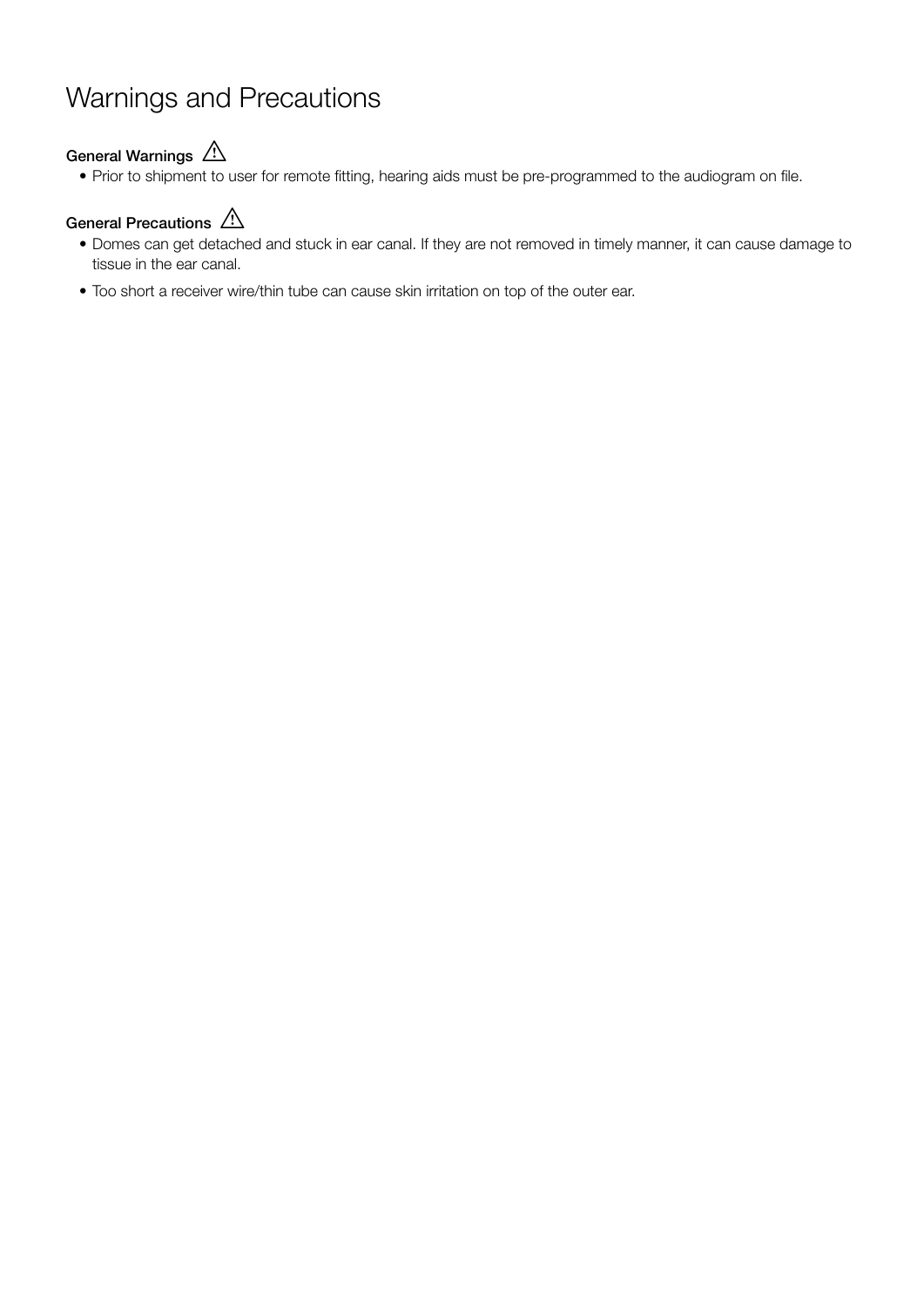#### APPENDIX A

### How to obtain consent for GN Online Services from your clients

Follow these steps:

- 1. Preparation for the Hearing Care Professional:
	- a. Fill in your name and contact details in the email template where highlighted before sending to your clients.
	- b. Fill in your name and contact details in the consent document 'Consent for GN Online Services' where highlighted.
- 2. Obtaining the consent:
	- a. We recommend that you inform your client about the need for consent to GN Online Services in a phone call prior to sending the email so they are prepared.
	- b. Send email with attached full consent document to your client.
	- c. For curb-side pick-up, a printed copy of the consent form can be prepared for the client to sign.
	- d. Receive consent back from client.
	- e. Keep record of consent as per standard procedure.
- 3. When fitting the hearing aids for your client:
	- a. In Beltone Solus Max, enter Accept to the consents on behalf of and as agreed by the client ('Agree A' or 'Agree A and B').
	- b. Enable Remote Fine Tuning and Live Assistance.
- 4. If your client replies with 'Do not agree':
	- a. Remote Fine Tuning and Live Assistance cannot be enabled for the client, and the remote fitting flow cannot continue.